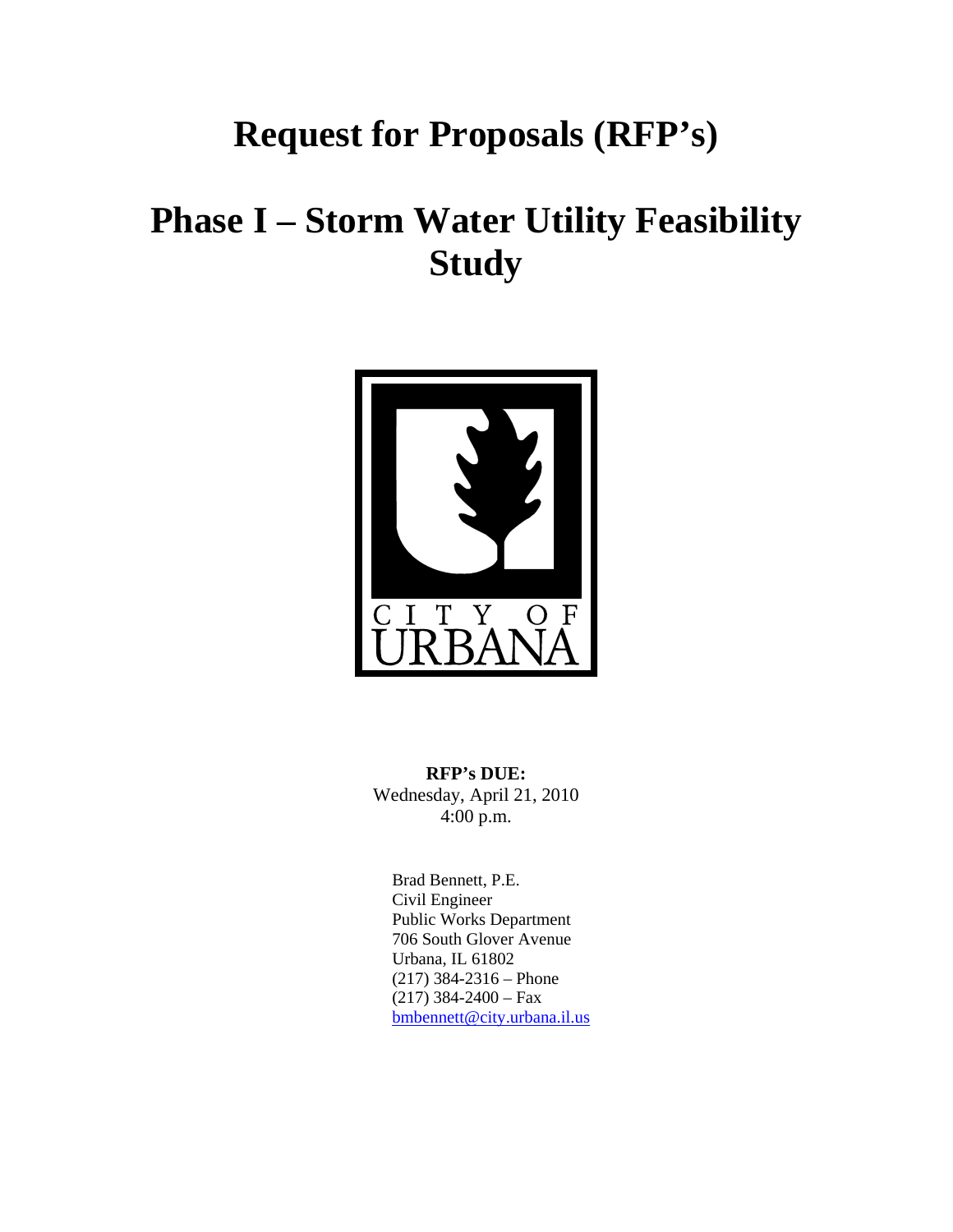## Table of Contents

| $\mathbf{1}$ .   |  |
|------------------|--|
| $\overline{2}$ . |  |
| 3.               |  |
| $\overline{4}$ . |  |
| 5.               |  |
| 6.               |  |
| 7.               |  |
| 8.               |  |
| 9.               |  |
| 10.              |  |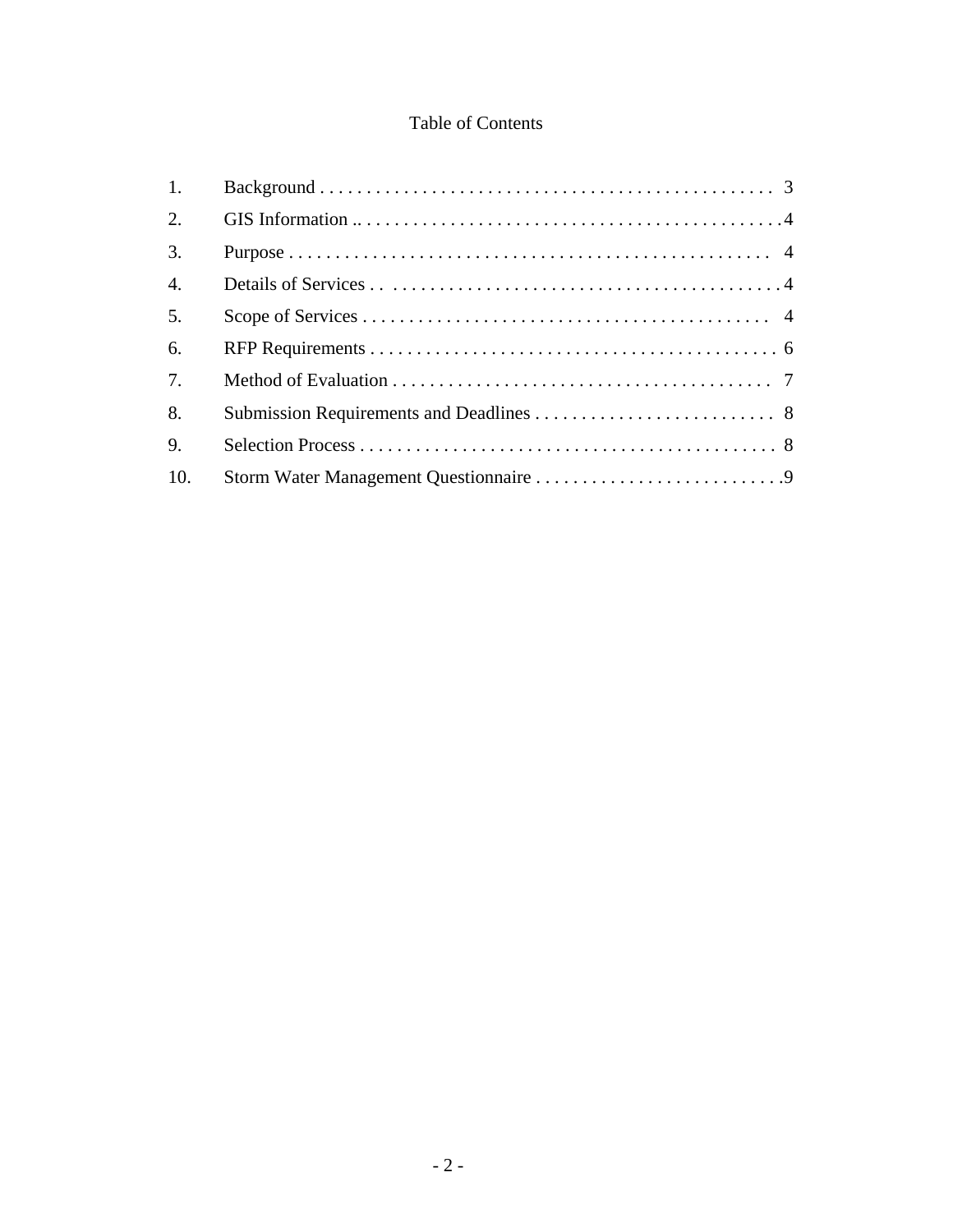#### **Request for Proposals City of Urbana Phase I – Storm Water Utility Feasibility Study**

#### *BACKGROUND*

The City of Urbana is a progressive community with a population of 40,000 located in east Central Illinois and home to the University of Illinois. The City offers a unique mixture of a small, Midwestern town with the amenities typically associated with large, urban cities.

The City of Urbana's storm water management system includes 129 miles of pipe ranging in diameter from 6 inches to 120 inches, 7,773 manholes and inlets, and two regional storm water detention basins. The estimated replacement cost of the City's storm water management infrastructure is \$129 million dollars. The City budgeted \$371,360 in the 2009-2010 fiscal year for the operation and maintenance of that infrastructure. Storm water management activities are currently funded out of the City's general revenues.

The City's existing storm water management program includes the following services and activities:

- Capital construction projects
- Storm sewer pipe, manhole and inlet repair or replacement
- Ditch grading and mowing
- Vine Street Viaduct Pump Station operation and maintenance
- Storm sewer pipe, manhole, and inlet cleaning
- Boneyard Creek and Saline Branch inspection and maintenance
- Regional detention facility maintenance
- Hazardous sump pump discharge elimination program
- Responding to citizen drainage concerns and property flooding issues
- Compliance with State and Federal storm water regulations

The City is required to comply with Phase II of the National Pollutant Discharge Elimination System (NPDES) Storm Water Program that is administered by the Illinois Environmental Protection Agency (IEPA). The IEPA issues the City a NPDES Phase II Permit that applies to storm water discharges from storm sewers and drainage ways within the City's jurisdiction for a permit period of five years. As a condition of the Phase II permit the City must adopt and implement six minimum control measures to improve the water quality of its storm water discharges.

Aging infrastructure and federal/state mandates have strained the available funds used to maintain existing storm water infrastructure. As a result of evaluating potential future budget solutions, the City is considering a storm water utility as a viable alternative to funding its storm water management program services.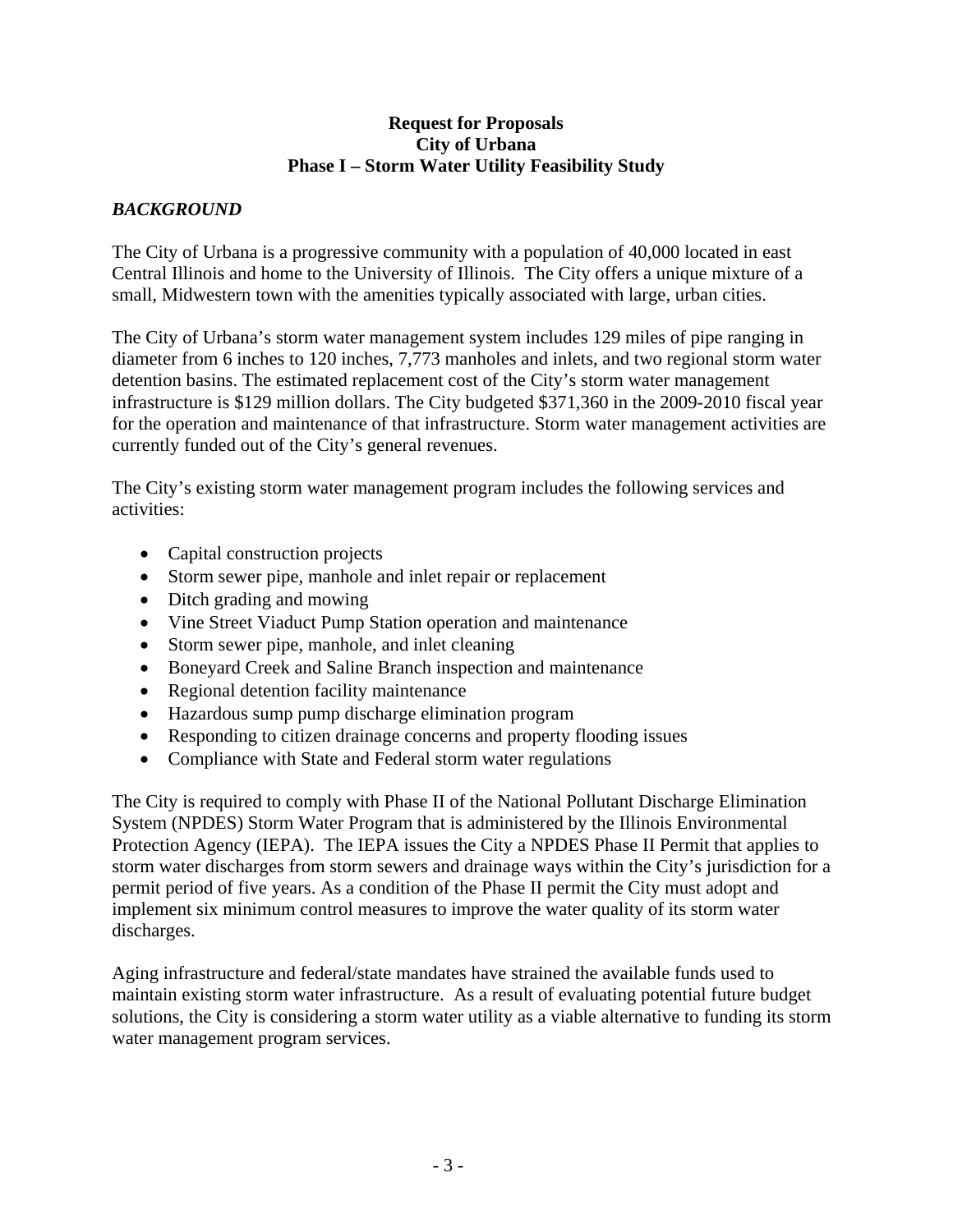#### *GIS INFORMATION*

Software: ESRI ArcGIS 9.3

Hardware: Win NT/Win 2000

The GIS database includes parcels, topography, planimetrics, administrative boundaries storm sewer system, zoning, and other data for the City of Urbana and Champaign County.

## *PURPOSE*

The purpose of this "Request for Proposals: Phase I – Storm Water Utility Feasibility Study" (RFP) is to select a qualified professional consultant to assist the City in evaluating the establishment of a storm water utility. Satisfaction of RFP requirements will be the basis for identifying successful consultant. Following completion of Phase 1, the City will consider to proceed with Phase 2 – Storm Water Utility Implementation. The City is seeking to identify qualified firms with experience in storm water management, storm water management utility development, public relations and outreach, program organization, storm water legislation, program administration and funding practices. As the range of experience required is broad, the City will consider firms in partnership without prejudice. The City also reserves the right to award the contract to multiple firms based on their individual expertise.

## *DETAILS OF SERVICES*

- 1. The consultant's firm, including principals, project managers, and key personnel, shall have relevant experience with similar work and shall be competent to perform the services required under this Request for Proposals.
- 2. The work contemplated is professional in nature. It is understood that the consultant, acting as an individual, corporation, or other legal entity, is of professional status, is licensed to perform in the State of Illinois, is licensed for all applicable professional disciplines requiring licensing, and shall be governed by the professional ethics of said professions in its relationship to the City of Urbana.
- 3. It is understood that all reports, information, or data prepared or assembled by the consultant shall be confidential in nature and shall not be made available to any individual or organization, except the City of Urbana, without the prior written approval of the City of Urbana.
- 4. The consultant shall be responsible for complying with local, state, and federal codes, legislation procedures, and regulations affecting work in their professional area.

### *SCOPE OF SERVICES*

The selected consultants (s) will assist the City with investigating the establishment of a storm water utility to fund the City's storm water management program. A phased approach will be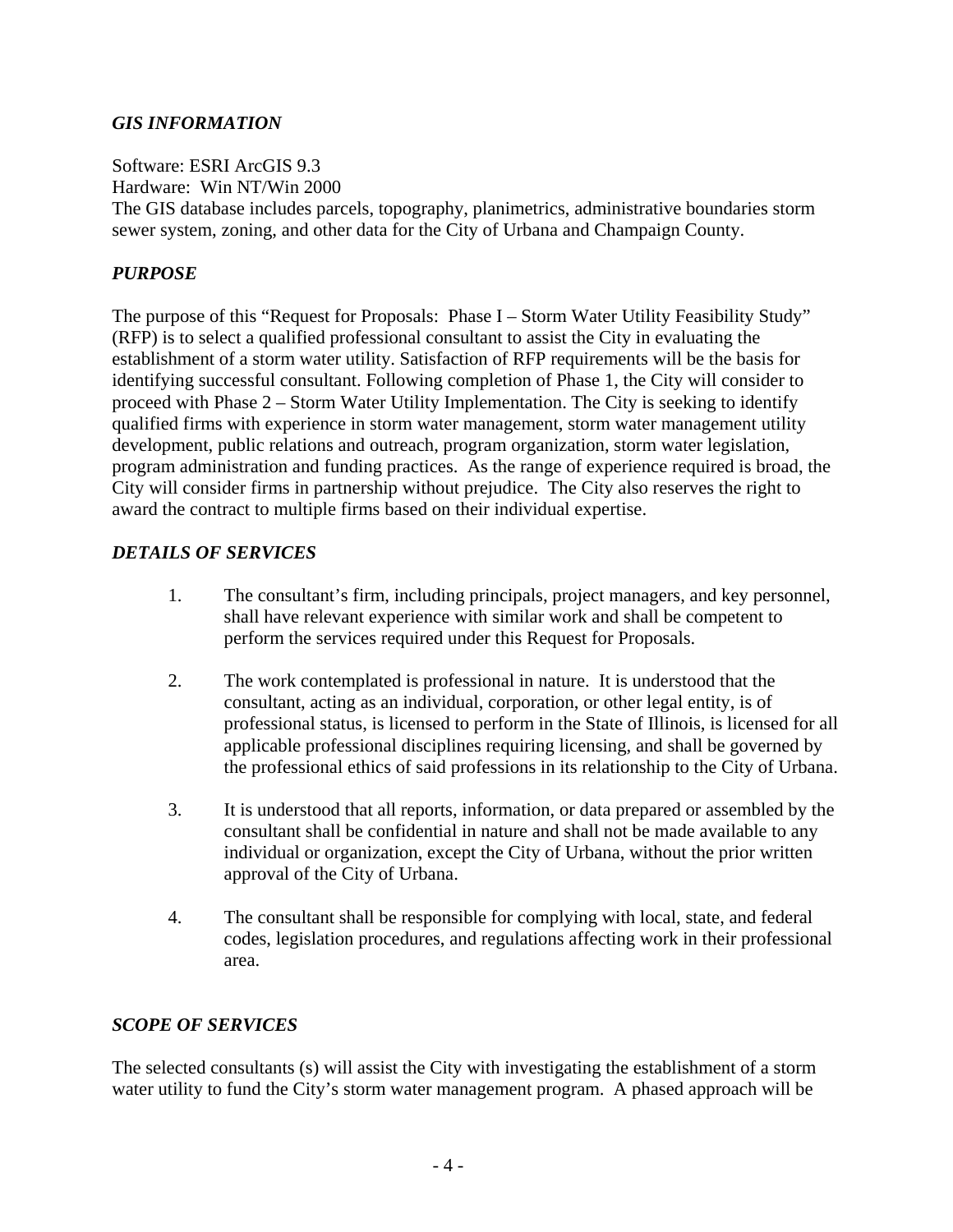taken; services to be provided include, but are not limited to, current program needs assessment, program administration, revenue source evaluation, revenue collection system, public education and outreach, and future needs analysis.

# **Phase 1 – Storm Water Utility Feasibility Study:**

The scope of services for Phase 1 may include the following elements:

- 1. Program Assessment
- 2. Program Policy Development
- 3. Program Description
- 4. Current Storm Water Program Cost Study
- 5. Five Year Business Plan and Cost Projection
- 6. Funding Methods Available
- 7. Rate Method Evaluation
- 8. Cost/Rate Model
- 9. Rate Ordinance (draft)
- 10. Data Collection and Evaluation (for billing file development)
- 11. Billing System Evaluation
- 12. Equivalent Residential Unit (ERU) Calculations
- 13. Data / Billing System Policies
- 14. Public Outreach Plan Development
- 15. Stakeholder Process
- 16. Top Twenty Ratepayer Meetings
- 17. University of Illinois Meetings
- 18. Project Management
- 19. Final Report / Presentation
- 20. Regular Project Meetings

Upon completion of Phase 1, the Consultant will prepare a draft report for review by city staff. After staff comments have been incorporated, the Consultant will prepare a final draft and present the results to the City Council and Mayor at a Committee of the Whole meeting. Once Committee of the Whole comments have been addressed and incorporated, the Consultant will prepare a Final Storm Water Utility Feasibility Study report.

#### **Additional Services**

The City may also request the following additional services:

1. Prepare Public Education Brochure:

 The consultant will prepare a public education brochure describing the City's proposed storm water utility.

2. Prepare Electronic Slide Presentation: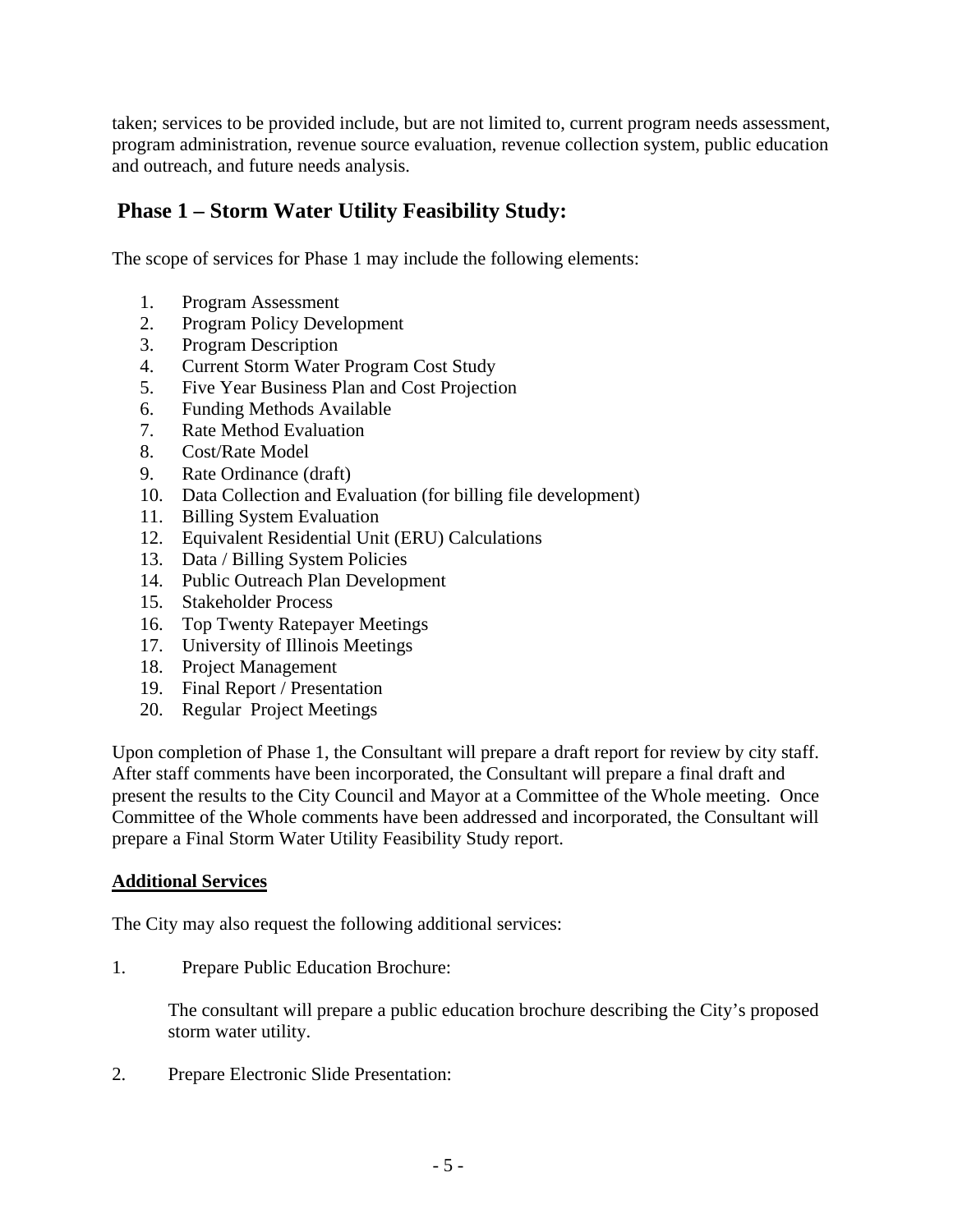The Consultant will prepare an electronic slide presentation suitable for use at meetings with civic and neighborhood organizations.

3. Meetings with Media, Service Organizations, and User Groups:

 The Consultant will join members of the City staff in meetings with the news media, service clubs and other interested groups. The purpose of these meetings will be to explain the storm water utility concept and respond to questions.

The City of Urbana can provide GIS data in the form of digital photography and two foot contour interval mapping.

# *RFP REQUIREMENTS*

The successful firm(s) shall respond to the RFP with the information requested below. This information shall be provided in the order shown in this request. Information can be provided in multiple sections but must appear in the requested section. Each tab must contain a narrative on the requested subject and examples of direct experience when requested. Examples are limited by number and length as indicated under each tab.

The City of Urbana will not be responsible for considering information provided under the wrong tab. Questions regarding this RFP should be directed to Mr. Brad Bennett, P.E., Civil Engineer for the City of Urbana, (217) 384-2316. The proposing consultant is solely responsible for its interpretation of this RFP. For the purpose of this RFP the term "firm" shall be interpreted to mean firm or firms. In the case of partnerships, the requested information shall be provided for each firm in the partnership and shall be provided in separate sections under the requested tab. Failure to respond in the requested format may result in the firm being disqualified from consideration. All submitted materials become the property of the City of Urbana.

RFP's shall include:

- **Tab 1. Completed Storm Water Management Questionnaire.** Questionnaire included with RFP.
- **Tab 2. General Background of Firm.** This section shall include the general background of the firm. Information on the complete services of the firm should be provided but should be kept in a concise format. Examples of specific firm experience will be requested in following Tabs.
- **Tab 3. Storm Water Management Background of Firm.** This section should include the firm's experience on watershed planning, storm water infrastructure, flood plain mapping, water quality and storm water regulation. Each firm should provide no more than two (2) examples and each example should be 2 pages or less.
- **Tab 4. Public Education and Outreach Experience of the Firm.** This section should provide information on the firm's experience with public education and outreach. Experience with gaining acceptance of storm water management services is preferred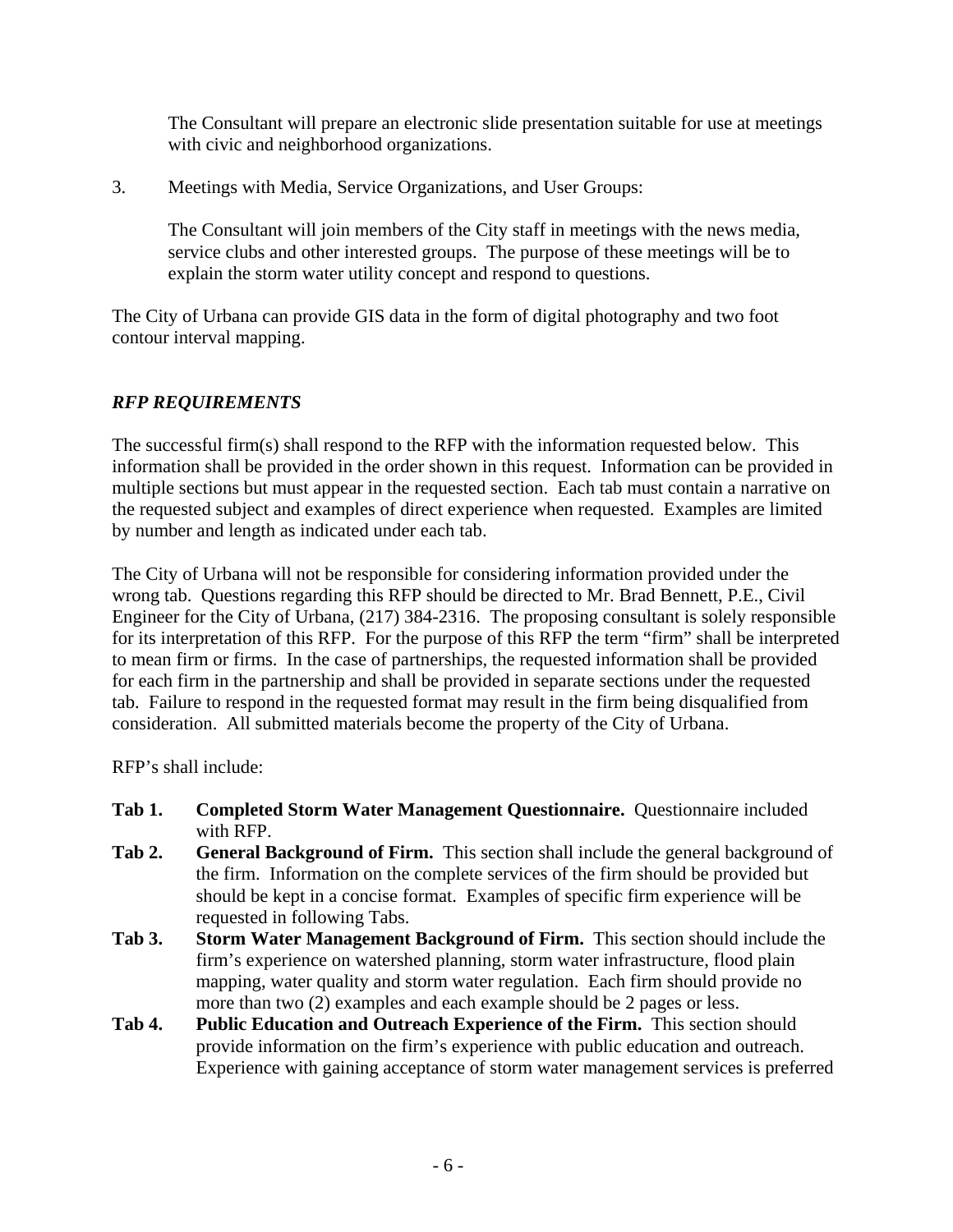but not required. The firm shall provide no more than five (5) examples with each examples being limited to two (2) pages or less.

- **Tab 5. Storm Water Utility Experience of Firm.** In this section the Firm shall provide background information on assisting other government entities to form Storm Water Utilities. Examples should include the scope of services provided and the result of the implementation.
- **Tab 6. Experience of Project Manager.** Each firm shall designate a project manager and provide detailed information on that individual's experience in Watershed Management, Public Education and Outreach, Storm Water Utilities, and Financial Management. This section is limited five (5) examples of no more than five (5) pages each. In the case of partnerships, only the information on the lead project manager should be submitted under this section.
- **Tab 7. Main Project Team.** This section should include the resumes of "key" project team members. As the experience of individuals vary, it is up to the proposing firm to determine who would be "key" to the successful implementation of this project. Only the resumes of actual team members should be included. There is no limit to the number of resumes provided. After award of this contract, substitution of "key" personnel will only be allowed by written permission of the city of Urbana.
- **Tab 8. Organization.** Provide an organizational chart of the proposed project team. Each team member's name shall be contained in a text box that includes the proposed area of responsibility. "Key" personnel shall be highlighted. It should also include any joint or sub-consultants.
- **Tab 9. Project Approach.** Describe your firm's approach for the Storm Water Utility Feasibility Study. A schedule must be provided indicating project tasks proposed and their duration and relationship to each other and the completion of the feasibility study.

### *METHOD OF EVALUATION*

Each RFP shall be reviewed by our evaluation team and shall be scored on the basis of the following criteria and point system:

|        | General Compliance with Requirements of RFP           | 5           |
|--------|-------------------------------------------------------|-------------|
| Tab 1. | <b>Completed Storm Water Management Questionnaire</b> | 5           |
| Tab 2. | General Background of Firm                            | Pass / Fail |
| Tab 3. | Storm Water Management Background of Firm             | Pass / Fail |
| Tab 4. | Public Education and Outreach Experience of Firm      | 20          |
| Tab 5. | Storm Water Management Utility Experience of Firm     | 70          |
| Tab 6. | <b>Experience of Project Manager</b>                  | 35          |
| Tab 7. | Main Project Team                                     | 20          |
| Tab 8. | Organization                                          | 5           |
| Tab 9. | Project Approach                                      | 40          |
|        | TOTAL                                                 |             |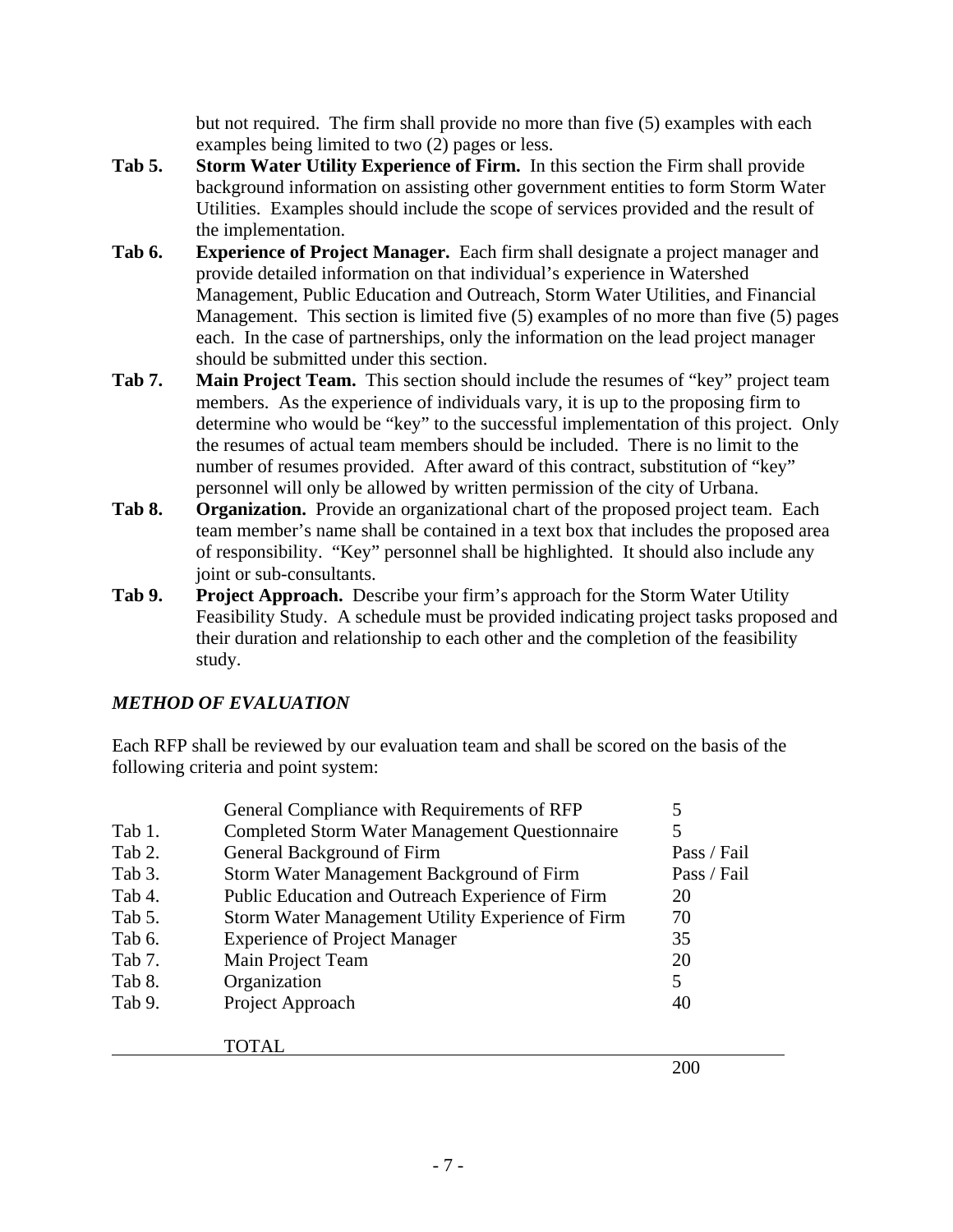#### *SUBMISSION REQUIREMENTS AND DEADLINES*

Please submit five (5) copies of your RFP on or before 4:00 p.m., Wednesday, April 21, 2010. RFP's should be delivered to:

City of Urbana Attn: Engineering Division – Brad Bennett 706 South Glover Avenue Urbana, IL 61802

RFP's should include all items as requested in the "RFP REQUIREMENTS" section of this document in the order and format specified. Questions regarding this RFP should be directed to Mr. Brad Bennett, P.E., Civil Engineer by telephone at (217) 384-2316 or by e-mail at bmbennett@city.urbana.il.us.

#### *SELECTION PROCESS*

The City will select a respondent on the basis of responsiveness of the proposal to the RFP requirements and willingness to execute an acceptable written contract. The City reserves the right to reject any or all proposals, and to request written clarification of proposals and supporting materials.

Interviews may be conducted with one or more responsible entities that have submitted proposals in order to clarify certain elements. The selection shall be made by a respondent review team and will be recommended to the City Council for final approval.

The individual and/or consulting team to be recommended to the City Council will be one whose proposal is determined to be the most advantageous to the City.

The City of Urbana will require the each respondent to provide certain statistical data concerning employee composition on race, color, job description and compensation. This information will be reviewed by the City Human Relations Commission to determine compliance with the City's Equal Employment Opportunity ordinance. The required forms will be sent directly to each respondent by the City of Urbana Finance Department. The required documentation shall be completed and submitted to the City Finance Department upon receipt to facilitate review by the Commission while the consultants are preparing their response to the RFP prior the selection of a consultant for contract negotiations. Certification by the Human Relations Commission is required for the execution of a contract for professional services.

 At the conclusion of the selection process, staff will negotiate the terms and conditions of a contract with the recommended consultant(s).